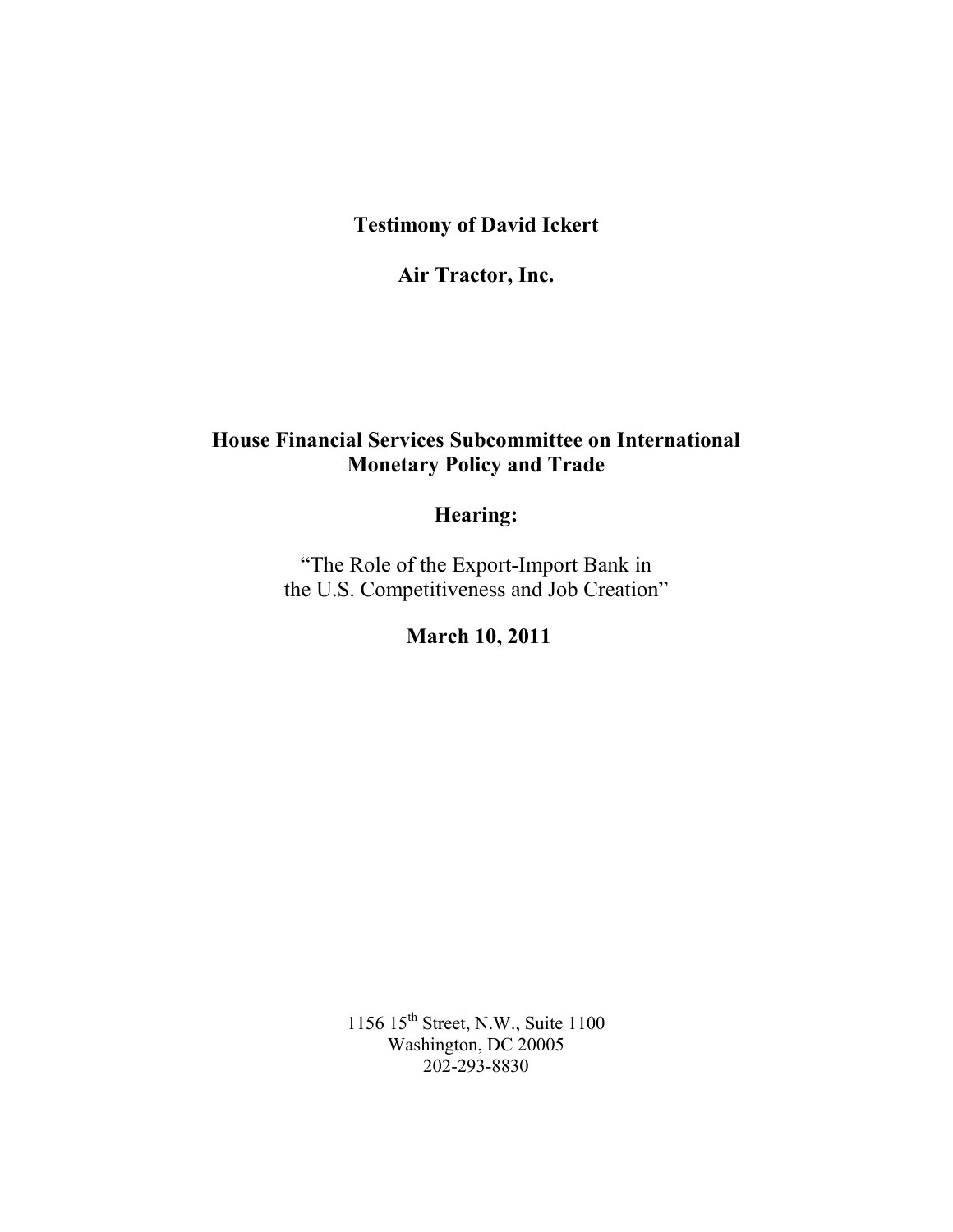Chairman Miller, Ranking Member McCarthy and members of the committee, thank you for the opportunity to testify on ways the Export-Import Bank fosters job growth by helping U.S. companies do business in the international export market. I am David Ickert, Vice President – Finance of Air Tractor, Inc. ("Air Tractor"), of Olney, Texas. It is my pleasure to submit testimony to the Subcommittee on International Monetary Policy and Trade on the topic of "The Role of the Export-Import Bank in U.S. Competitiveness and Job Creation"

Before addressing the specific questions of the Subcommittee, it is instructive to state some background of Air Tractor in order to understand the perspective of this testimony. Air Tractor is a small business engaged in the manufacturing and sale of agricultural airplanes and forestry fire fighting airplanes. Air Tractor has been in business since 1972 and is now 100 percent ESOP owned. We have one location – Olney, Texas and have approximately 225 employees. Olney is a small rural town located 100 miles west of Fort Worth, Texas and 200 miles east of Lubbock. The population of Olney is approximately 3,000.

In 1994, Air Tractor started exploring the possibility of finding sources of financing for our end user customers located outside of the United States. At that time, approximately 10 percent of our annual new airplane sales (units) were delivered outside of the U.S. These exports sales were either cash-in-advance or acceptable Letter of Credit. Our needs for financing were of a medium-term tenor (usually 5 years), and in many cases the end-user customer was also a small business. After much searching and research, we discovered some key partners that would help us in our pursuit of medium-term trade finance. These partners included a commercial bank and the Export-Import Bank of the United States ("Ex-Im"). Our first medium-term transaction (Medium Term Credit Insurance) with Ex-Im was in 1995 for two fire fighting planes sold to a customer in Spain. Since that time, we have completed over eighty (80) such medium-term deals through Ex-Im. For the calendar year 2010, we completed twenty (20) medium-term insured transactions with Ex-Im. During this same time period (1995 -2010), we have seen our percentage of annual new plane production (units) delivered to customers outside of the United States grow from 10 percent to a high in 2010 of 56 percent (to 14 different countries).

## **Describe How Your Business Uses Ex-Im Bank Financial Products.**

Air Tractor has always utilized the Ex-Im Medium Term Credit Insurance product. We submit to Ex-Im an underwriting package on each of our international end-user customers requesting Medium Term Credit Insurance coverage. When Ex-Im approves Air Tractor as an insured, we sell the plane to the customer with a purchase money note payable from the customer to Air Tractor (the note is insured by Ex-Im). By way of this financing, we are able to sell planes to customers who—because of the banking situation in their countries—would not have been able to secure financing and buy the aircraft.

Additionally, during the calendar year 2010 (and continuing) Air Tractor has utilized Ex-Im's Working Capital Guarantee program to facilitate some export working capital needs.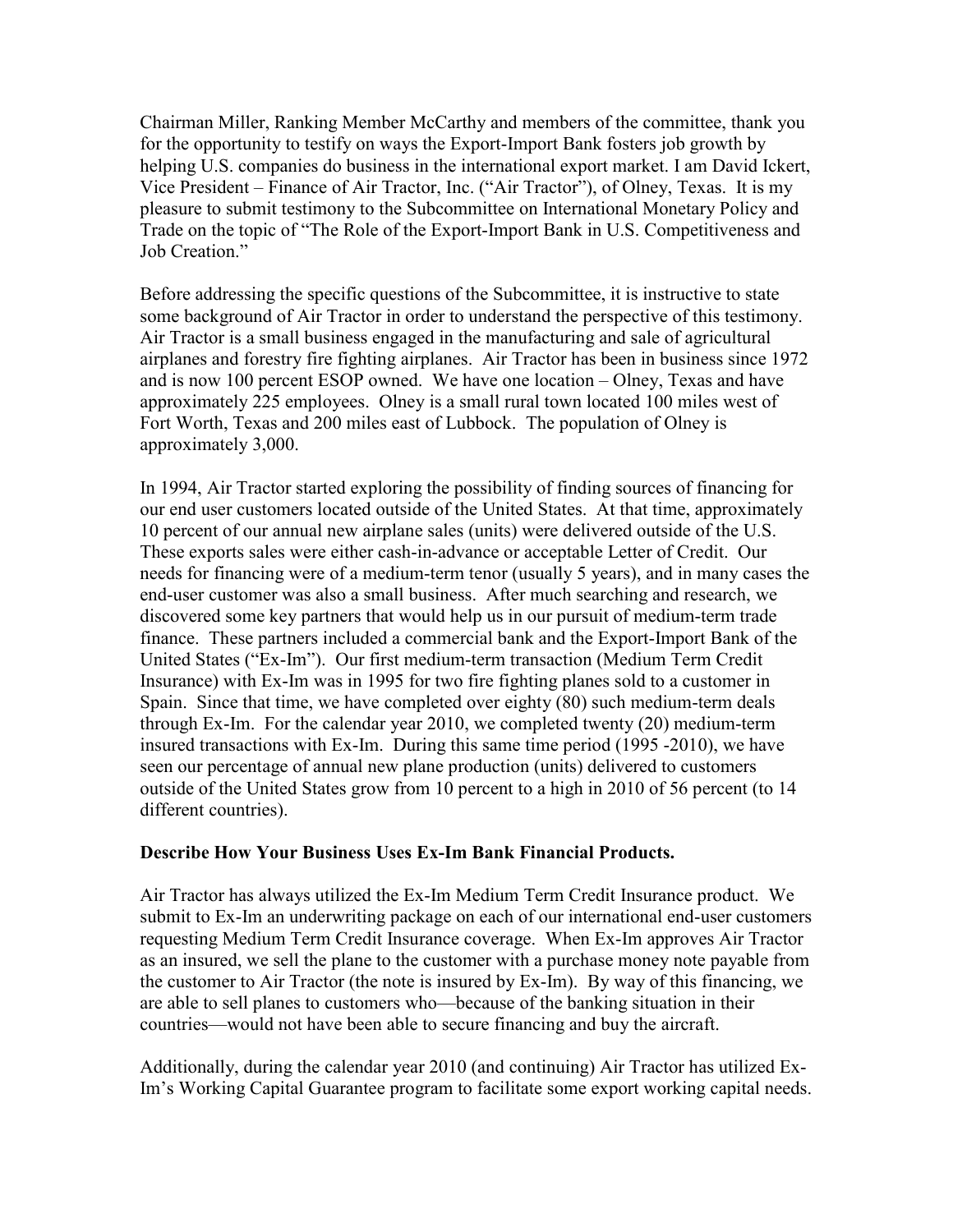#### **How Did Your Company Become Aware of Ex-Im Bank and The Services It Provides? How Can Ex-Im Improve Outreach To Small Businesses?**

As noted above, we began our search for international financing in 1994. During that search we were introduced to trade finance officers at a commercial bank that we still use today. Those officers introduced us and directed us to Ex-Im. Those same bankers still help guide and educate us in structuring international financing.

A variety of sources must be utilized to increase the outreach and word of Ex-Im to small business. My personal opinion is that there are many U.S. small businesses that could be exporters except for the fact that they do not know where to turn and/or the existence and services of Ex-Im. Our experience was such that during our search we came into contact with some knowledgeable and patient bankers that helped us find direction. These people were with a large regional (at that time) bank that had knowledge and experience with Ex-Im. Commercial banks would seem to be very logical and widely available sources to leverage the Ex-Im message and products. However, my experience has been that there are many banks in this country that either are not familiar with Ex-Im or only have a limited knowledge of Ex-Im and their services. Whether it be through Ex-Im, Treasury, other sources or a combination, deepening of knowledge about Ex-Im and their products in the commercial banking sector would be helpful in getting the Ex-Im message to small business.

Other sources of outreach are trade associations and export related groups. Personally, I have gained much value over the years through my involvement with the National Small Business Association (NSBA) and their affiliate, Small Business Exporters Association (SBEA). By working through such trade associations, Ex-Im could widen their reach to the small business community.

Online training, webinars and instructional commentary through the Ex-Im web site is another possible method of widening the exposure of Ex-Im to the small business community.

## **How Would You Describe Your Initial Contact With Ex-Im Bank? Was The Process Of Applying For Financing Difficult Or Easy? What Problems Did You Encounter When Your Company First Accessed The Bank? How Can Those Problems Be Improved?**

Our initial contact was a number of years ago. Those initial applications were difficult, and the process was bureaucratic. With the passage of time, we now understand the process—which has improved over the years. If Ex-Im would identify first time applicants and 1) give them special personalized guidance during the first application and 2) follow up with all first time users (whether successful or not) to get constructive feedback on the process, improvement procedures could be identified and put in place.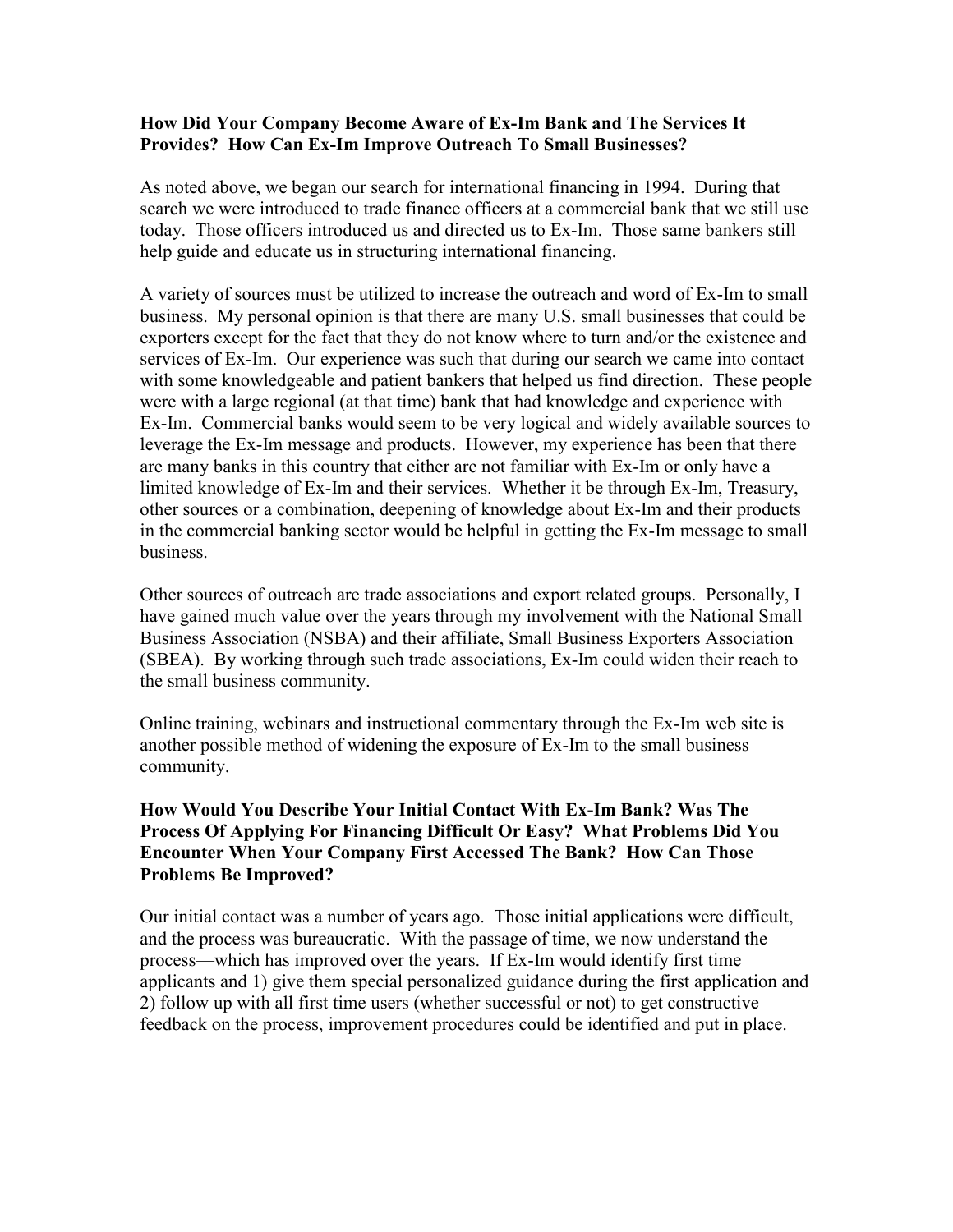#### **When Do You Use Ex-Im Bank Services As Opposed To Private Sector Finance?**

In some cases, we have no available option to obtain end-user financing except through Ex-Im. In other cases there may be a private sector alternative, but it is more involved and puts more burden on the small-business exporter. As a small business, there can be limits on how much burden it can assume. Ex-Im is in many cases the only option, and it is the preferred option.

### **Has Ex-Im Bank's Support Contributed To Job Growth Within Your Company? In What Way Did The Bank's Resources Help Your Company Create Or Maintain Jobs?**

Absolutely, Ex-Im has contributed to the growth of Air Tractor and helped both create and maintain jobs in Olney, Texas! Ex-Im's support has allowed us to sell aircraft to customers who without that support would not have purchased our product. This is a direct contribution to our growth. On a broader basis, Ex-Im has allowed us to enter markets that have given us exposure that has lead to additional sales (without Ex-Im support needed). As an example, the Ex-Im supported sale in 1995 to a customer in Spain was our first aircraft sale in Spain. Since then we have sold approximately fifty (50) planes into the Spanish market – none requiring Ex-Im support. In our experience, Ex-Im support has both directly and indirectly helped Air Tractor increase our international sales. Without the ability to increase our export sales, we would have limited our market to the United States only or at best only a restricted amount of sales outside of the United States. By increasing our export sales, our market footprint has grown immensely. That has provided new opportunities for growth and has been a steadying factor in our overall production with some markets supporting our production when other markets for various reasons have been slower. Since 1994, our export sales percentage has increased from 10 percent to 56 percent. With 56 percent export sales in 2010, there are over 100 employees at Air Tractor in Olney, Texas that owe their jobs to exporting.

## **What Areas Need To Be Addressed To Optimize The Performance Of The Bank In Its Ability To Serve U.S. Business, Small And Large, To Increase U.S. Exports And Grow Jobs?**

My response to this question will be focused on the small business perspective. However, part of the response speaks to both large and small. The broad (small and large) response is to maintain a continued long-term focus on increasing exports by U.S. companies. This long-term and focused approach (hopefully started by the National Export Initiative) needs to be in place to ingrain the belief and action on the part of U.S. companies to seek out international markets as part of their everyday business. From a small business viewpoint, this long-term commitment and focus are critical. Chairman Hochberg has been very good in this small business commitment and focus. Other Ex-Im administrations have not been as good. A "start and stop" process on small business focus as Ex-Im administrations change is not the best pattern to engage more small business in exporting and creating more jobs in our country. Thus, I believe and